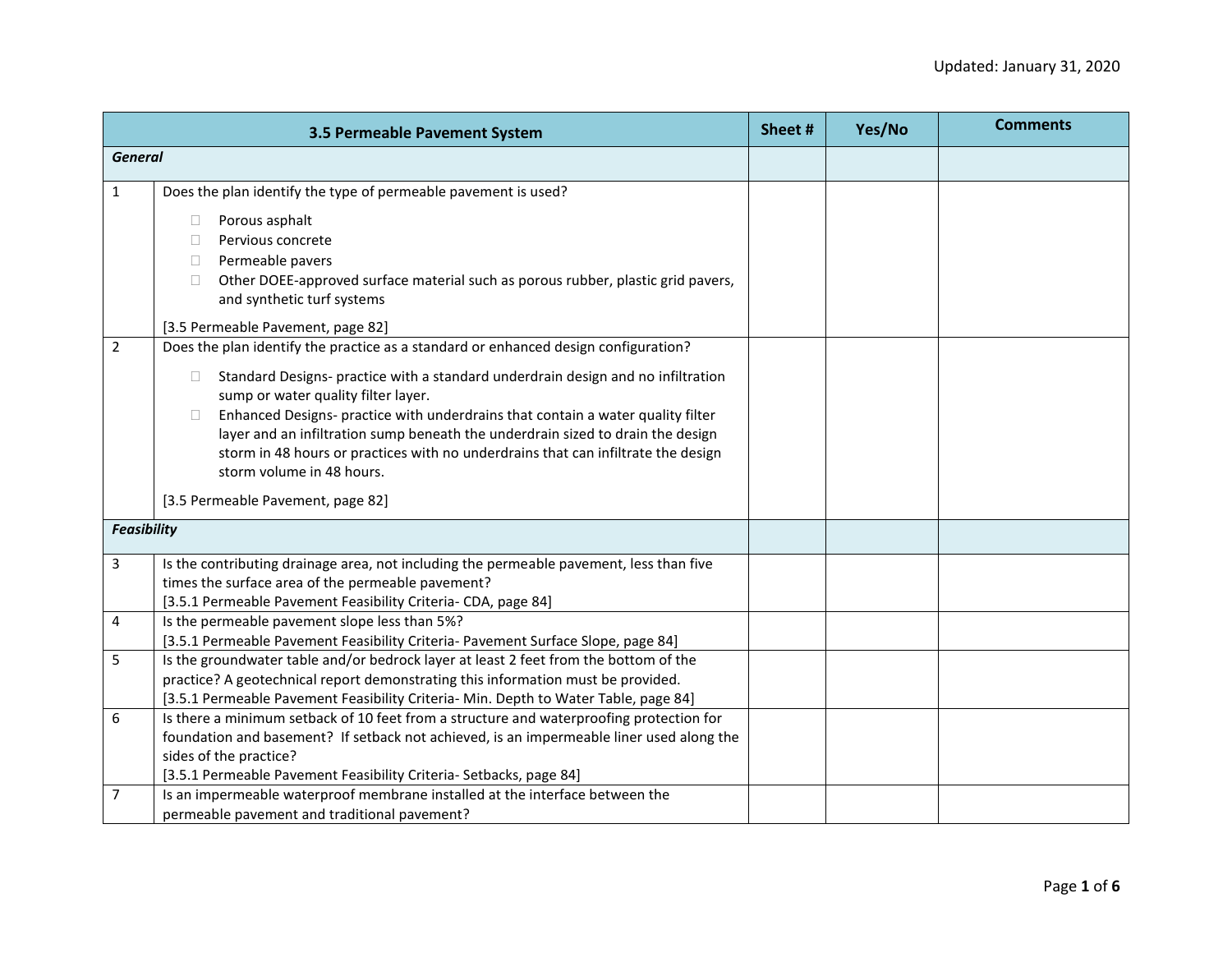| [3.5.1 Permeable Pavement Feasibility Criteria- Setbacks, page 84]<br>8<br>Does the drainage area contain high loading, such as turf or landscaping? If so, does the<br>site contain pretreatment measures? What pretreatment mechanism is being used?<br>[3.5.1 Permeable Pavement Feasibility Criteria- High Loading Situations, page 85]<br><b>Soils (for Enhanced Designs only)</b><br>9<br>Has the designer verified the soil permeability by completing the geotechnical<br>requirements outlined in Appendix P?<br>[3.5.1 Permeable Pavement Feasibility Criteria- Soils, page 83]<br><b>Utilities</b><br>Have all comments from DC Water and DDOT (for the PROW) regarding the proposed<br>10<br>practice been resolved? Stormwater BMPs must comply with the DDOT Design and<br>Engineering Manual if practices are in the PROW as well as the DC Water Green<br>Infrastructure Utility Protection Guidelines.<br>[3.5.1 Permeable Pavement Feasibility Criteria- Proximity to Utilities, page 84]<br><b>Design</b><br>Are all orifice sizes at least 1-inch in diameter?<br>11<br>[3.5.4 Permeable Pavement Design Criteria- Rapid Drawdown, page 87]<br>Is the reservoir sized for the design storm event? Confirm with the design engineer the<br>12<br>practice is designed for the maximum expected traffic loading.<br>[3.5.4 Permeable Pavement Design Criteria- Reservoir Layer, page 87]<br>Are there multiple underdrains for permeable pavement systems wider than 40 feet? Is<br>13<br>each of these underdrains located 20 feet or less from the next pipe or edge of pavement?<br>[3.5.4 Permeable Pavement Design Criteria- Underdrains, page 88]<br>Is the underdrain encased in a layer of No. 57 or No. 2 stone with a minimum 2-inch cover<br>14<br>over the top and maximum 2-inch depth underneath on the bottom?<br>[3.5.4 Permeable Pavement Design Criteria- Underdrains, page 88]<br>Does the permeable pavement system include 4- to 6-inch diameter PVC observation wells<br>15<br>(or cleanout) with no perforation within 1 foot of the surface? If it has an underdrain, is the<br>observation well (or cleanout) tied to it?<br>[3.5.4 Permeable Pavement Design Criteria- Observation Wells, page 88]<br>Are the underdrain, cleanout, observation, and overflow clearly marked on the plans?<br>16<br>[3.5.2 Permeable Pavement Conveyance Criteria and 3.5.4 Permeable Pavement Design<br>Criteria, pages 85 and 88] |  |  |  |
|-----------------------------------------------------------------------------------------------------------------------------------------------------------------------------------------------------------------------------------------------------------------------------------------------------------------------------------------------------------------------------------------------------------------------------------------------------------------------------------------------------------------------------------------------------------------------------------------------------------------------------------------------------------------------------------------------------------------------------------------------------------------------------------------------------------------------------------------------------------------------------------------------------------------------------------------------------------------------------------------------------------------------------------------------------------------------------------------------------------------------------------------------------------------------------------------------------------------------------------------------------------------------------------------------------------------------------------------------------------------------------------------------------------------------------------------------------------------------------------------------------------------------------------------------------------------------------------------------------------------------------------------------------------------------------------------------------------------------------------------------------------------------------------------------------------------------------------------------------------------------------------------------------------------------------------------------------------------------------------------------------------------------------------------------------------------------------------------------------------------------------------------------------------------------------------------------------------------------------------------------------------------------------------------------------------------------------------------------------------------------------------------------------------------------------------------------------------------|--|--|--|
|                                                                                                                                                                                                                                                                                                                                                                                                                                                                                                                                                                                                                                                                                                                                                                                                                                                                                                                                                                                                                                                                                                                                                                                                                                                                                                                                                                                                                                                                                                                                                                                                                                                                                                                                                                                                                                                                                                                                                                                                                                                                                                                                                                                                                                                                                                                                                                                                                                                                 |  |  |  |
|                                                                                                                                                                                                                                                                                                                                                                                                                                                                                                                                                                                                                                                                                                                                                                                                                                                                                                                                                                                                                                                                                                                                                                                                                                                                                                                                                                                                                                                                                                                                                                                                                                                                                                                                                                                                                                                                                                                                                                                                                                                                                                                                                                                                                                                                                                                                                                                                                                                                 |  |  |  |
|                                                                                                                                                                                                                                                                                                                                                                                                                                                                                                                                                                                                                                                                                                                                                                                                                                                                                                                                                                                                                                                                                                                                                                                                                                                                                                                                                                                                                                                                                                                                                                                                                                                                                                                                                                                                                                                                                                                                                                                                                                                                                                                                                                                                                                                                                                                                                                                                                                                                 |  |  |  |
|                                                                                                                                                                                                                                                                                                                                                                                                                                                                                                                                                                                                                                                                                                                                                                                                                                                                                                                                                                                                                                                                                                                                                                                                                                                                                                                                                                                                                                                                                                                                                                                                                                                                                                                                                                                                                                                                                                                                                                                                                                                                                                                                                                                                                                                                                                                                                                                                                                                                 |  |  |  |
|                                                                                                                                                                                                                                                                                                                                                                                                                                                                                                                                                                                                                                                                                                                                                                                                                                                                                                                                                                                                                                                                                                                                                                                                                                                                                                                                                                                                                                                                                                                                                                                                                                                                                                                                                                                                                                                                                                                                                                                                                                                                                                                                                                                                                                                                                                                                                                                                                                                                 |  |  |  |
|                                                                                                                                                                                                                                                                                                                                                                                                                                                                                                                                                                                                                                                                                                                                                                                                                                                                                                                                                                                                                                                                                                                                                                                                                                                                                                                                                                                                                                                                                                                                                                                                                                                                                                                                                                                                                                                                                                                                                                                                                                                                                                                                                                                                                                                                                                                                                                                                                                                                 |  |  |  |
|                                                                                                                                                                                                                                                                                                                                                                                                                                                                                                                                                                                                                                                                                                                                                                                                                                                                                                                                                                                                                                                                                                                                                                                                                                                                                                                                                                                                                                                                                                                                                                                                                                                                                                                                                                                                                                                                                                                                                                                                                                                                                                                                                                                                                                                                                                                                                                                                                                                                 |  |  |  |
|                                                                                                                                                                                                                                                                                                                                                                                                                                                                                                                                                                                                                                                                                                                                                                                                                                                                                                                                                                                                                                                                                                                                                                                                                                                                                                                                                                                                                                                                                                                                                                                                                                                                                                                                                                                                                                                                                                                                                                                                                                                                                                                                                                                                                                                                                                                                                                                                                                                                 |  |  |  |
|                                                                                                                                                                                                                                                                                                                                                                                                                                                                                                                                                                                                                                                                                                                                                                                                                                                                                                                                                                                                                                                                                                                                                                                                                                                                                                                                                                                                                                                                                                                                                                                                                                                                                                                                                                                                                                                                                                                                                                                                                                                                                                                                                                                                                                                                                                                                                                                                                                                                 |  |  |  |
|                                                                                                                                                                                                                                                                                                                                                                                                                                                                                                                                                                                                                                                                                                                                                                                                                                                                                                                                                                                                                                                                                                                                                                                                                                                                                                                                                                                                                                                                                                                                                                                                                                                                                                                                                                                                                                                                                                                                                                                                                                                                                                                                                                                                                                                                                                                                                                                                                                                                 |  |  |  |
|                                                                                                                                                                                                                                                                                                                                                                                                                                                                                                                                                                                                                                                                                                                                                                                                                                                                                                                                                                                                                                                                                                                                                                                                                                                                                                                                                                                                                                                                                                                                                                                                                                                                                                                                                                                                                                                                                                                                                                                                                                                                                                                                                                                                                                                                                                                                                                                                                                                                 |  |  |  |
|                                                                                                                                                                                                                                                                                                                                                                                                                                                                                                                                                                                                                                                                                                                                                                                                                                                                                                                                                                                                                                                                                                                                                                                                                                                                                                                                                                                                                                                                                                                                                                                                                                                                                                                                                                                                                                                                                                                                                                                                                                                                                                                                                                                                                                                                                                                                                                                                                                                                 |  |  |  |
|                                                                                                                                                                                                                                                                                                                                                                                                                                                                                                                                                                                                                                                                                                                                                                                                                                                                                                                                                                                                                                                                                                                                                                                                                                                                                                                                                                                                                                                                                                                                                                                                                                                                                                                                                                                                                                                                                                                                                                                                                                                                                                                                                                                                                                                                                                                                                                                                                                                                 |  |  |  |
|                                                                                                                                                                                                                                                                                                                                                                                                                                                                                                                                                                                                                                                                                                                                                                                                                                                                                                                                                                                                                                                                                                                                                                                                                                                                                                                                                                                                                                                                                                                                                                                                                                                                                                                                                                                                                                                                                                                                                                                                                                                                                                                                                                                                                                                                                                                                                                                                                                                                 |  |  |  |
|                                                                                                                                                                                                                                                                                                                                                                                                                                                                                                                                                                                                                                                                                                                                                                                                                                                                                                                                                                                                                                                                                                                                                                                                                                                                                                                                                                                                                                                                                                                                                                                                                                                                                                                                                                                                                                                                                                                                                                                                                                                                                                                                                                                                                                                                                                                                                                                                                                                                 |  |  |  |
|                                                                                                                                                                                                                                                                                                                                                                                                                                                                                                                                                                                                                                                                                                                                                                                                                                                                                                                                                                                                                                                                                                                                                                                                                                                                                                                                                                                                                                                                                                                                                                                                                                                                                                                                                                                                                                                                                                                                                                                                                                                                                                                                                                                                                                                                                                                                                                                                                                                                 |  |  |  |
|                                                                                                                                                                                                                                                                                                                                                                                                                                                                                                                                                                                                                                                                                                                                                                                                                                                                                                                                                                                                                                                                                                                                                                                                                                                                                                                                                                                                                                                                                                                                                                                                                                                                                                                                                                                                                                                                                                                                                                                                                                                                                                                                                                                                                                                                                                                                                                                                                                                                 |  |  |  |
|                                                                                                                                                                                                                                                                                                                                                                                                                                                                                                                                                                                                                                                                                                                                                                                                                                                                                                                                                                                                                                                                                                                                                                                                                                                                                                                                                                                                                                                                                                                                                                                                                                                                                                                                                                                                                                                                                                                                                                                                                                                                                                                                                                                                                                                                                                                                                                                                                                                                 |  |  |  |
|                                                                                                                                                                                                                                                                                                                                                                                                                                                                                                                                                                                                                                                                                                                                                                                                                                                                                                                                                                                                                                                                                                                                                                                                                                                                                                                                                                                                                                                                                                                                                                                                                                                                                                                                                                                                                                                                                                                                                                                                                                                                                                                                                                                                                                                                                                                                                                                                                                                                 |  |  |  |
|                                                                                                                                                                                                                                                                                                                                                                                                                                                                                                                                                                                                                                                                                                                                                                                                                                                                                                                                                                                                                                                                                                                                                                                                                                                                                                                                                                                                                                                                                                                                                                                                                                                                                                                                                                                                                                                                                                                                                                                                                                                                                                                                                                                                                                                                                                                                                                                                                                                                 |  |  |  |
|                                                                                                                                                                                                                                                                                                                                                                                                                                                                                                                                                                                                                                                                                                                                                                                                                                                                                                                                                                                                                                                                                                                                                                                                                                                                                                                                                                                                                                                                                                                                                                                                                                                                                                                                                                                                                                                                                                                                                                                                                                                                                                                                                                                                                                                                                                                                                                                                                                                                 |  |  |  |
|                                                                                                                                                                                                                                                                                                                                                                                                                                                                                                                                                                                                                                                                                                                                                                                                                                                                                                                                                                                                                                                                                                                                                                                                                                                                                                                                                                                                                                                                                                                                                                                                                                                                                                                                                                                                                                                                                                                                                                                                                                                                                                                                                                                                                                                                                                                                                                                                                                                                 |  |  |  |
|                                                                                                                                                                                                                                                                                                                                                                                                                                                                                                                                                                                                                                                                                                                                                                                                                                                                                                                                                                                                                                                                                                                                                                                                                                                                                                                                                                                                                                                                                                                                                                                                                                                                                                                                                                                                                                                                                                                                                                                                                                                                                                                                                                                                                                                                                                                                                                                                                                                                 |  |  |  |
|                                                                                                                                                                                                                                                                                                                                                                                                                                                                                                                                                                                                                                                                                                                                                                                                                                                                                                                                                                                                                                                                                                                                                                                                                                                                                                                                                                                                                                                                                                                                                                                                                                                                                                                                                                                                                                                                                                                                                                                                                                                                                                                                                                                                                                                                                                                                                                                                                                                                 |  |  |  |
|                                                                                                                                                                                                                                                                                                                                                                                                                                                                                                                                                                                                                                                                                                                                                                                                                                                                                                                                                                                                                                                                                                                                                                                                                                                                                                                                                                                                                                                                                                                                                                                                                                                                                                                                                                                                                                                                                                                                                                                                                                                                                                                                                                                                                                                                                                                                                                                                                                                                 |  |  |  |
|                                                                                                                                                                                                                                                                                                                                                                                                                                                                                                                                                                                                                                                                                                                                                                                                                                                                                                                                                                                                                                                                                                                                                                                                                                                                                                                                                                                                                                                                                                                                                                                                                                                                                                                                                                                                                                                                                                                                                                                                                                                                                                                                                                                                                                                                                                                                                                                                                                                                 |  |  |  |
|                                                                                                                                                                                                                                                                                                                                                                                                                                                                                                                                                                                                                                                                                                                                                                                                                                                                                                                                                                                                                                                                                                                                                                                                                                                                                                                                                                                                                                                                                                                                                                                                                                                                                                                                                                                                                                                                                                                                                                                                                                                                                                                                                                                                                                                                                                                                                                                                                                                                 |  |  |  |
|                                                                                                                                                                                                                                                                                                                                                                                                                                                                                                                                                                                                                                                                                                                                                                                                                                                                                                                                                                                                                                                                                                                                                                                                                                                                                                                                                                                                                                                                                                                                                                                                                                                                                                                                                                                                                                                                                                                                                                                                                                                                                                                                                                                                                                                                                                                                                                                                                                                                 |  |  |  |
|                                                                                                                                                                                                                                                                                                                                                                                                                                                                                                                                                                                                                                                                                                                                                                                                                                                                                                                                                                                                                                                                                                                                                                                                                                                                                                                                                                                                                                                                                                                                                                                                                                                                                                                                                                                                                                                                                                                                                                                                                                                                                                                                                                                                                                                                                                                                                                                                                                                                 |  |  |  |
|                                                                                                                                                                                                                                                                                                                                                                                                                                                                                                                                                                                                                                                                                                                                                                                                                                                                                                                                                                                                                                                                                                                                                                                                                                                                                                                                                                                                                                                                                                                                                                                                                                                                                                                                                                                                                                                                                                                                                                                                                                                                                                                                                                                                                                                                                                                                                                                                                                                                 |  |  |  |
|                                                                                                                                                                                                                                                                                                                                                                                                                                                                                                                                                                                                                                                                                                                                                                                                                                                                                                                                                                                                                                                                                                                                                                                                                                                                                                                                                                                                                                                                                                                                                                                                                                                                                                                                                                                                                                                                                                                                                                                                                                                                                                                                                                                                                                                                                                                                                                                                                                                                 |  |  |  |
|                                                                                                                                                                                                                                                                                                                                                                                                                                                                                                                                                                                                                                                                                                                                                                                                                                                                                                                                                                                                                                                                                                                                                                                                                                                                                                                                                                                                                                                                                                                                                                                                                                                                                                                                                                                                                                                                                                                                                                                                                                                                                                                                                                                                                                                                                                                                                                                                                                                                 |  |  |  |
|                                                                                                                                                                                                                                                                                                                                                                                                                                                                                                                                                                                                                                                                                                                                                                                                                                                                                                                                                                                                                                                                                                                                                                                                                                                                                                                                                                                                                                                                                                                                                                                                                                                                                                                                                                                                                                                                                                                                                                                                                                                                                                                                                                                                                                                                                                                                                                                                                                                                 |  |  |  |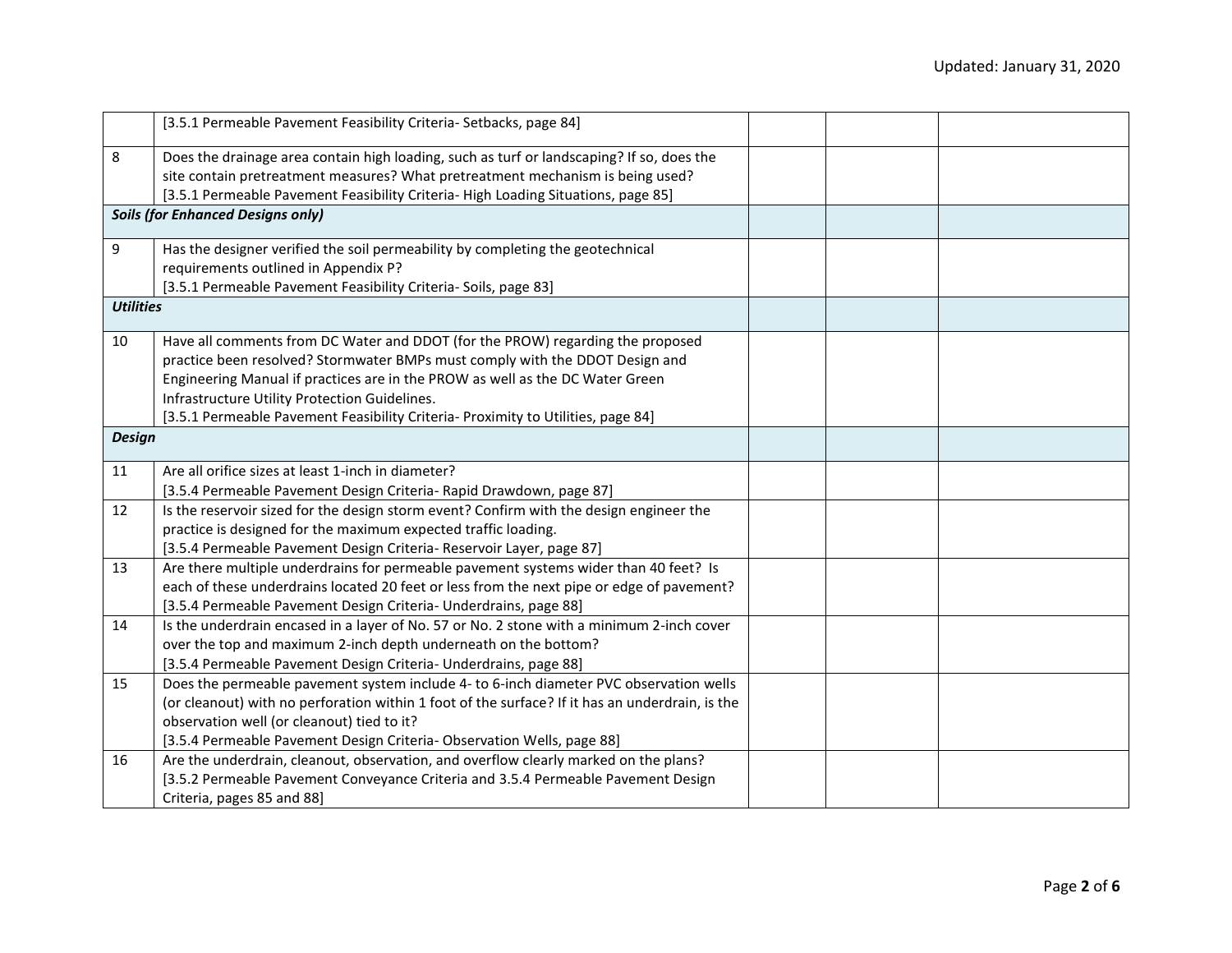| 17 | If the system contains an infiltration sump (required for Enhanced Design with an<br>underdrain), does it meet the following requirements?                                 |
|----|----------------------------------------------------------------------------------------------------------------------------------------------------------------------------|
|    | Sized so the design storm can infiltrate into sub-soils in 48 hours<br>$\Box$<br>Installed below the underdrain or upturned elbow invert<br>$\Box$                         |
|    | The bottom of the sump is at least 2 feet above the seasonal high groundwater<br>□<br>table                                                                                |
|    | [3.5.4 Permeable Pavement Design Criteria- Infiltration Sump, page 88]                                                                                                     |
| 18 | If included on the sides of the permeable pavement system, does the geotextile fabric,<br>meet the following requirements?                                                 |
|    | Comply with AASHTO M-288 Class 2<br>$\Box$                                                                                                                                 |
|    | Permeability at least 10 times higher than the soil subgrade permeability<br>$\Box$<br>Not placed horizontally between any layers of the practice, as this often<br>$\Box$ |
|    | becomes an interface for clogging                                                                                                                                          |
|    | [3.5.4 Permeable Pavement Design Criteria- Geotextile, page 89]                                                                                                            |
| 19 | If the system utilizes an impermeable liner, does it meet the following requirements?                                                                                      |
|    | Use a PVC geomembrane liner or equivalent of an appropriate thickness<br>$\Box$                                                                                            |
|    | Field seams sealed with a minimum 6-inch overlap of material at all seams<br>$\Box$                                                                                        |
|    | [3.5.4 Permeable Pavement Design Criteria- Impermeable Liner, page 89]                                                                                                     |
| 20 | Do the bedding and reservoir layer materials meet the specifications outlined in Table 3-12                                                                                |
|    | for washed clean stone free of fines (no more than 2% passing the No.200 sieve)?<br>[3.5.4 Permeable Pavement Design Criteria- Material Specifications, page 90]           |
| 21 | Does the design meet the minimum depth requirement per Equation 3.2 Reservoir Layer                                                                                        |
|    | Minimum Depth?                                                                                                                                                             |
|    | [3.5.4 Permeable Pavement Design Criteria- Hydraulic Design, page 91]                                                                                                      |
| 22 | Will the permeable pavement drain in 36 to 48 hours?                                                                                                                       |
|    | For infiltration design without underdrains or with infiltration sumps, is Equation<br>$\Box$                                                                              |
|    | 3.3 Drawdown Time used to determine if the system will drain between 36-48<br>hours?                                                                                       |
|    | For infiltration design with underdrains, does the plan contain hydrologic routing<br>П                                                                                    |
|    | or modeling calculations to show how the system will drain? The volume below                                                                                               |
|    | the underdrain should drain within 48 hours.                                                                                                                               |
|    | For designs with underdrains, if the permeable pavement drains in less than 36                                                                                             |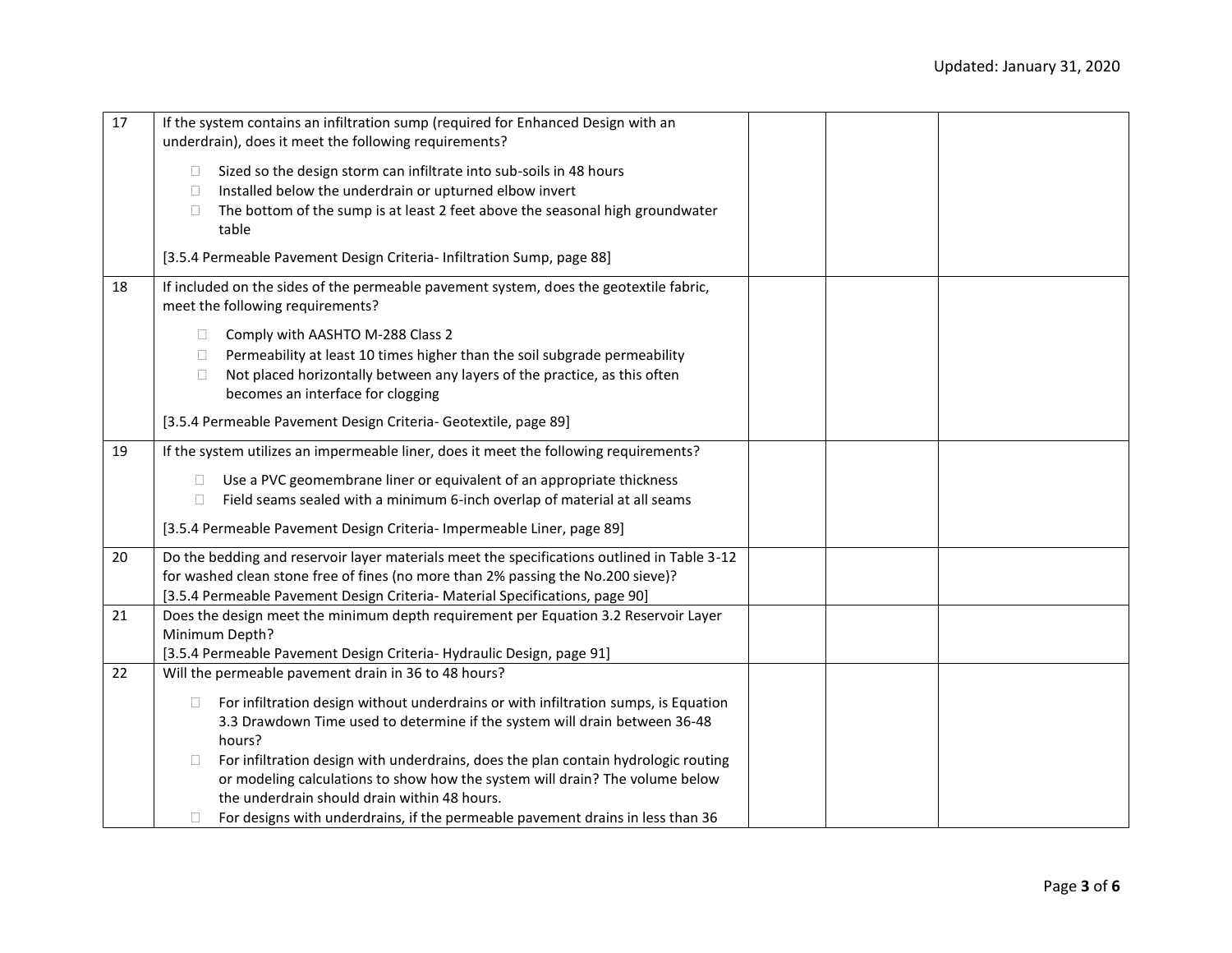|    | hours, does the system include an orifice flow control in the underdrain to ensure          |  |  |
|----|---------------------------------------------------------------------------------------------|--|--|
|    | the reservoir layer drains slowly?                                                          |  |  |
|    |                                                                                             |  |  |
|    | [3.5.4 Permeable Pavement Design Criteria- Hydraulic Design, page 92]                       |  |  |
| 23 | Is the total storage volume of the practice determined using Equation 3.4 Permeable         |  |  |
|    | Pavement Storage volume? If it is a standard design, Ksat not necessary.                    |  |  |
|    | [3.5.4 Permeable Pavement Design Criteria- Hydraulic Design, page 93]                       |  |  |
| 24 | If pervious area is included in the CDA to the practice (or if the spread of trees overlaps |  |  |
|    | above the practice), are these areas designed to minimize the risk of sediment, mulch,      |  |  |
|    | grass clippings, leaves, and other plant matter clogging the permeable pavement?            |  |  |
|    | [3.5.5 Permeable Pavement Landscaping Criteria, page 94]                                    |  |  |
| 25 | If permeable interlocking concrete pavers are used, are edge restraints shown on the plan?  |  |  |
|    | Do the edge restraints meet the following requirements?                                     |  |  |
|    |                                                                                             |  |  |
|    | Minimum 6 inches wide and 18 inches deep<br>n.                                              |  |  |
|    | Composed of Class A3 concrete<br>$\Box$                                                     |  |  |
|    |                                                                                             |  |  |
|    | [3.5.6 Permeable Pavement Construction Sequence Criteria- Permeable Interlocking            |  |  |
|    | Concrete Pavers Installation, page 98]                                                      |  |  |
| 26 | If permeable interlocking concrete pavers are used, are the paver joint openings shown      |  |  |
|    | filled with ASTM D448 No. 8 stone (or No. 8P or No. 9 stone to fill narrower joints)?       |  |  |
|    | [3.5.6 Permeable Pavement Construction Sequence Criteria- Permeable Interlocking            |  |  |
|    |                                                                                             |  |  |
|    | Concrete Pavers, page 98]                                                                   |  |  |
|    | <b>Construction</b>                                                                         |  |  |
| 27 | Are permeable pavement areas clearly marked on the grading and construction plans and       |  |  |
|    |                                                                                             |  |  |
|    | fully protected from sediment intrusion by silt fence or construction fencing?              |  |  |
|    | [3.5.6 Permeable Pavement Construction Sequence- Soil Erosion and Sediment Controls,        |  |  |
|    | page 94]                                                                                    |  |  |
| 28 | Are all permeable pavement areas intended for infiltration located outside of the Limits of |  |  |
|    | Disturbance during construction to prevent soil compaction? If not, does the design meet    |  |  |
|    | one of the following criteria?                                                              |  |  |
|    |                                                                                             |  |  |
|    | The in-situ soils are not disturbed any deeper than 2 feet above final design<br>$\Box$     |  |  |
|    | excavation of the bottom of the aggregate reservoir course. The impacted area is            |  |  |
|    | excavated and tilled to a depth of 12-inches below the bottom of the reservoir              |  |  |
|    | layer.                                                                                      |  |  |
|    | The excavation cannot be restricted above 2 feet. Infiltration tests are performed          |  |  |
|    | prior to the installation of the permeable pavement to ensure the infiltration rate         |  |  |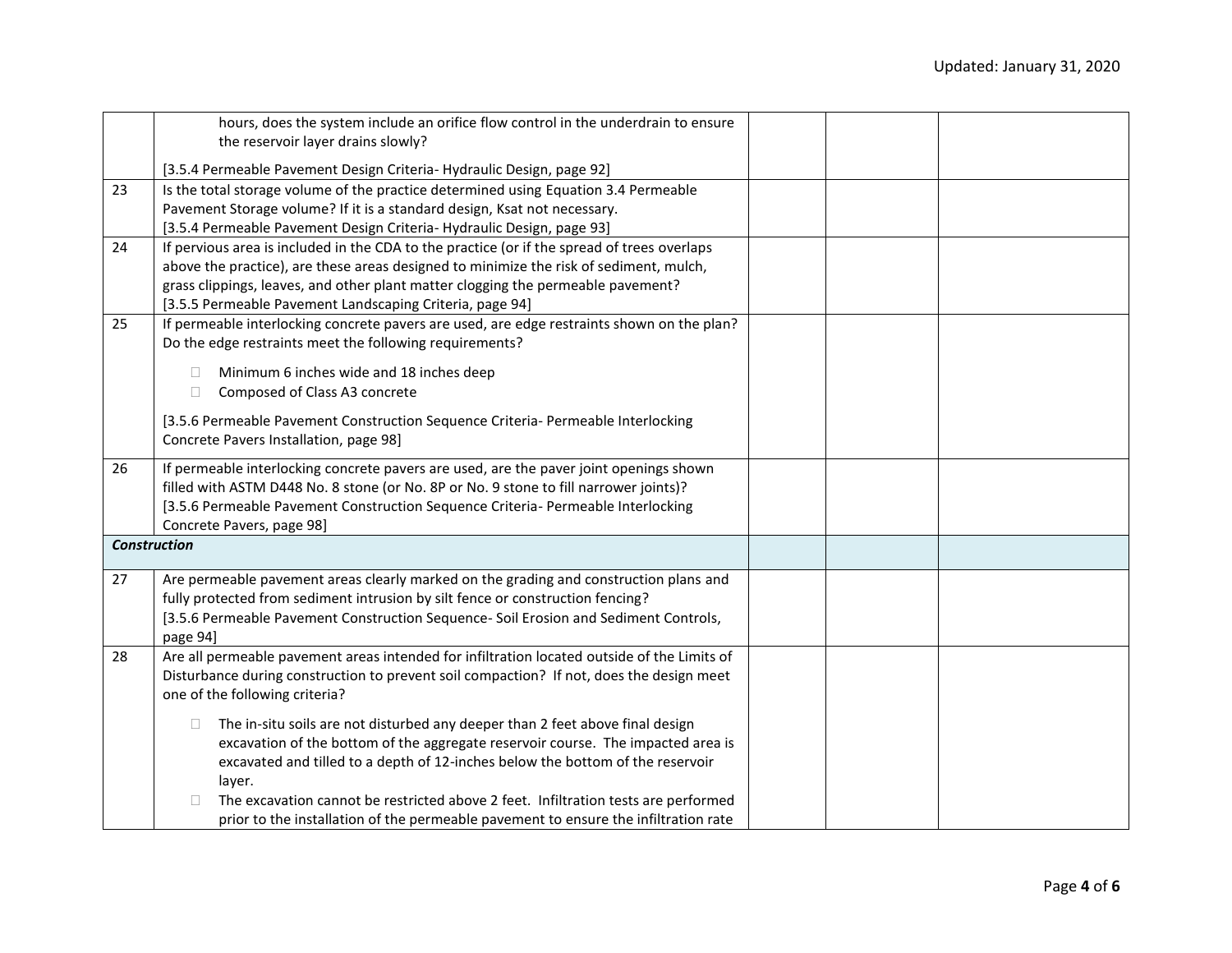|    | is still present. If there is a loss in infiltration rate, deep tilling practices will be<br>utilized to restore the rate.                                                                                                                                                                                                                                                                                         |  |  |
|----|--------------------------------------------------------------------------------------------------------------------------------------------------------------------------------------------------------------------------------------------------------------------------------------------------------------------------------------------------------------------------------------------------------------------|--|--|
|    | [3.5.6 Permeable Pavement Construction Sequence Criteria- Soil Erosion and Sediment<br>Controls, page 94]                                                                                                                                                                                                                                                                                                          |  |  |
| 29 | Is any site intended to be used as a permeable pavement area also shown as a temporary<br>sediment trap or basin? If so, does the site meet one of the following?                                                                                                                                                                                                                                                  |  |  |
|    | The in-situ soils are not disturbed any deeper than 1 foot above final design<br>□<br>excavation of the bottom of the aggregate reservoir course. Then remediation<br>can be achieved with proper removal of trapped sediments and deep tilling<br>practices.<br>The excavation cannot be restricted above 1 foot. The sediment trap or basin is<br>П<br>lined with an impermeable liner to protect in-situ soils. |  |  |
|    | [3.5.6 Permeable Pavement Construction Sequence Criteria- Soil Erosion and Sediment<br>Controls, page 94]                                                                                                                                                                                                                                                                                                          |  |  |
| 30 | If the permeable pavement area is also shown as a temporary sediment trap or basin, does<br>the plan include the following construction notes?                                                                                                                                                                                                                                                                     |  |  |
|    | All sediment deposits in the excavated area must be carefully removed prior to<br>0<br>installing the permeable pavement sub-base, base, and surface materials<br>Procedures for converting the temporary sediment control practice to permeable<br>0<br>pavement, including dewatering, cleanout, and stabilization                                                                                               |  |  |
|    | [3.5.6 Permeable Pavement Construction Sequence Criteria- Soil Erosion and Sediment<br>Controls, page 94]                                                                                                                                                                                                                                                                                                          |  |  |
| 31 | Does the plan contain the Permeable Pavement Construction and Maintenance Inspection<br>Checklists (Appendix L Construction Inspection Checklists and Appendix M Maintenance<br>Inspection Checklists) or incorporate the checklists by reference?<br>[Appendix L and Appendix M]                                                                                                                                  |  |  |
|    | <b>Maintenance</b>                                                                                                                                                                                                                                                                                                                                                                                                 |  |  |
| 32 | Does the SWMP include a maintenance schedule similar to Table 3.13 Typical Maintenance<br>Tasks for Permeable Pavement Practices in the Stormwater Management Guidebook?<br>[3.5.7 Permeable Pavement Maintenance Criteria, page 100]                                                                                                                                                                              |  |  |
| 33 | Does the maintenance plan include a statement that the following tasks must be avoided:<br>Sanding<br>$\Box$<br>$\Box$<br>Re-sealing                                                                                                                                                                                                                                                                               |  |  |